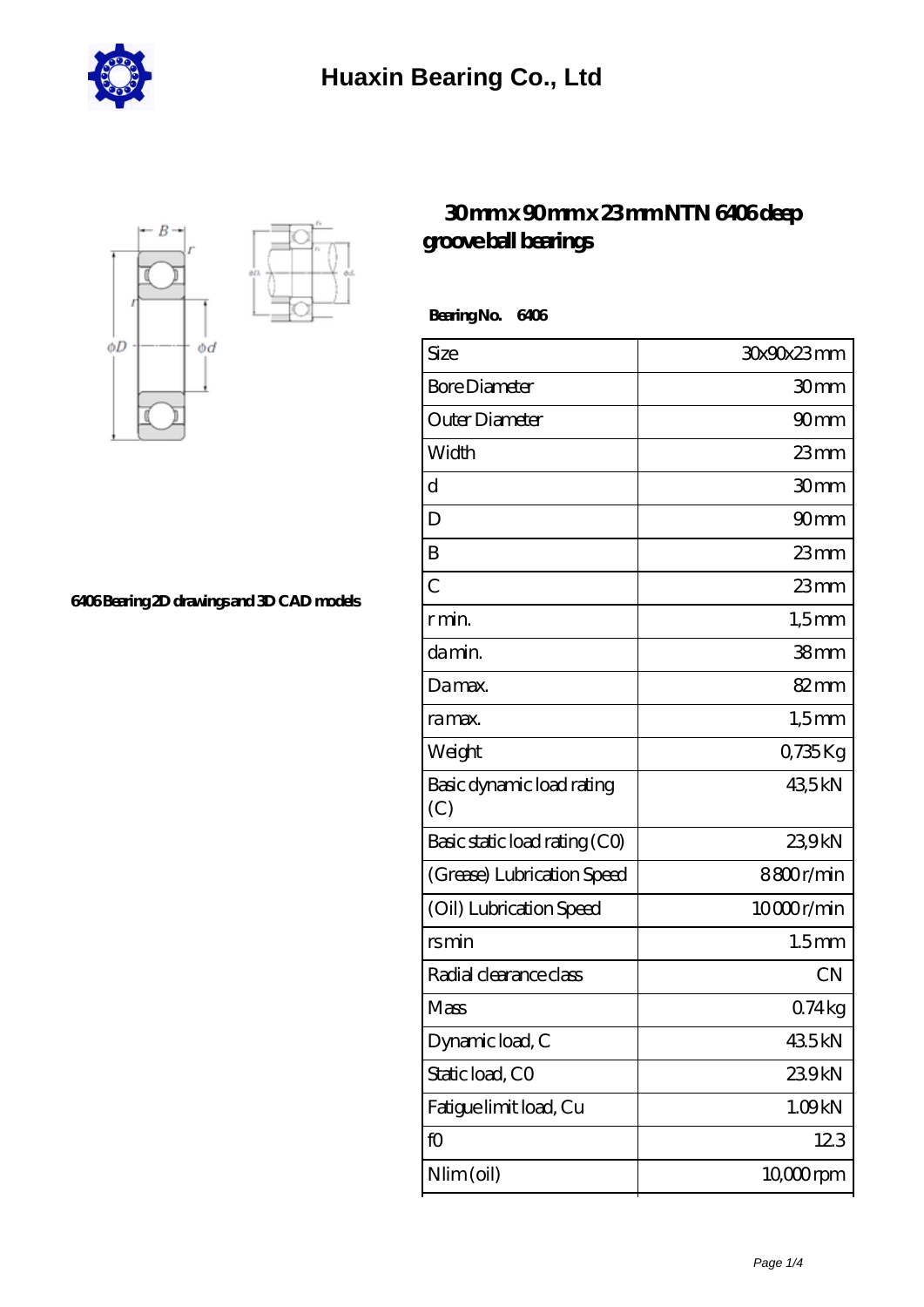

## **[Huaxin Bearing Co., Ltd](https://m.hurtwoodmedia.com)**

| Nlim (grease)                                    | 8800rpm                                                                  |
|--------------------------------------------------|--------------------------------------------------------------------------|
| Min operating temperature,<br>Tmin               | $-20^{\circ}$<br>C                                                       |
| Max operating temperature,<br>Tmax               | $120^\circ$<br>C                                                         |
| Characteristic cage<br>frequency, FTF            | $0.36$ Hz                                                                |
| Characteristic rolling<br>element frequency, BSF | 342Hz                                                                    |
| Characteristic outer ring<br>frequency, BPFO     | $255$ Hz                                                                 |
| Characteristic inner ring<br>frequency, BPFI     | 445Hz                                                                    |
| damin                                            | 38 <sub>mm</sub>                                                         |
| Damax                                            | 82mm                                                                     |
| ramax                                            | 1.5 <sub>mm</sub>                                                        |
| Category                                         | Single Row Ball Bearings                                                 |
| Inventory                                        | 0 <sup>0</sup>                                                           |
| Manufacturer Name                                | <b>NTN</b>                                                               |
| Minimum Buy Quantity                             | N/A                                                                      |
| Weight/Kilogram                                  | 0732                                                                     |
| Product Group                                    | <b>BOO308</b>                                                            |
| Enclosure                                        | Open                                                                     |
| Precision Class                                  | ABEC 1   ISO PO                                                          |
| Maximum Capacity / Filling<br>Slot               | No                                                                       |
| Rolling Element                                  | <b>Ball Bearing</b>                                                      |
| Snap Ring                                        | No                                                                       |
| <b>Internal Special Features</b>                 | No                                                                       |
| Cage Material                                    | Steel                                                                    |
| <b>Internal Clearance</b>                        | CO <sub>Medium</sub>                                                     |
| Inch - Metric                                    | Metric                                                                   |
| Long Description                                 | <b>30MM Bore; 90MM</b><br>Outside Diameter; 23MM<br>Outer Race Diameter; |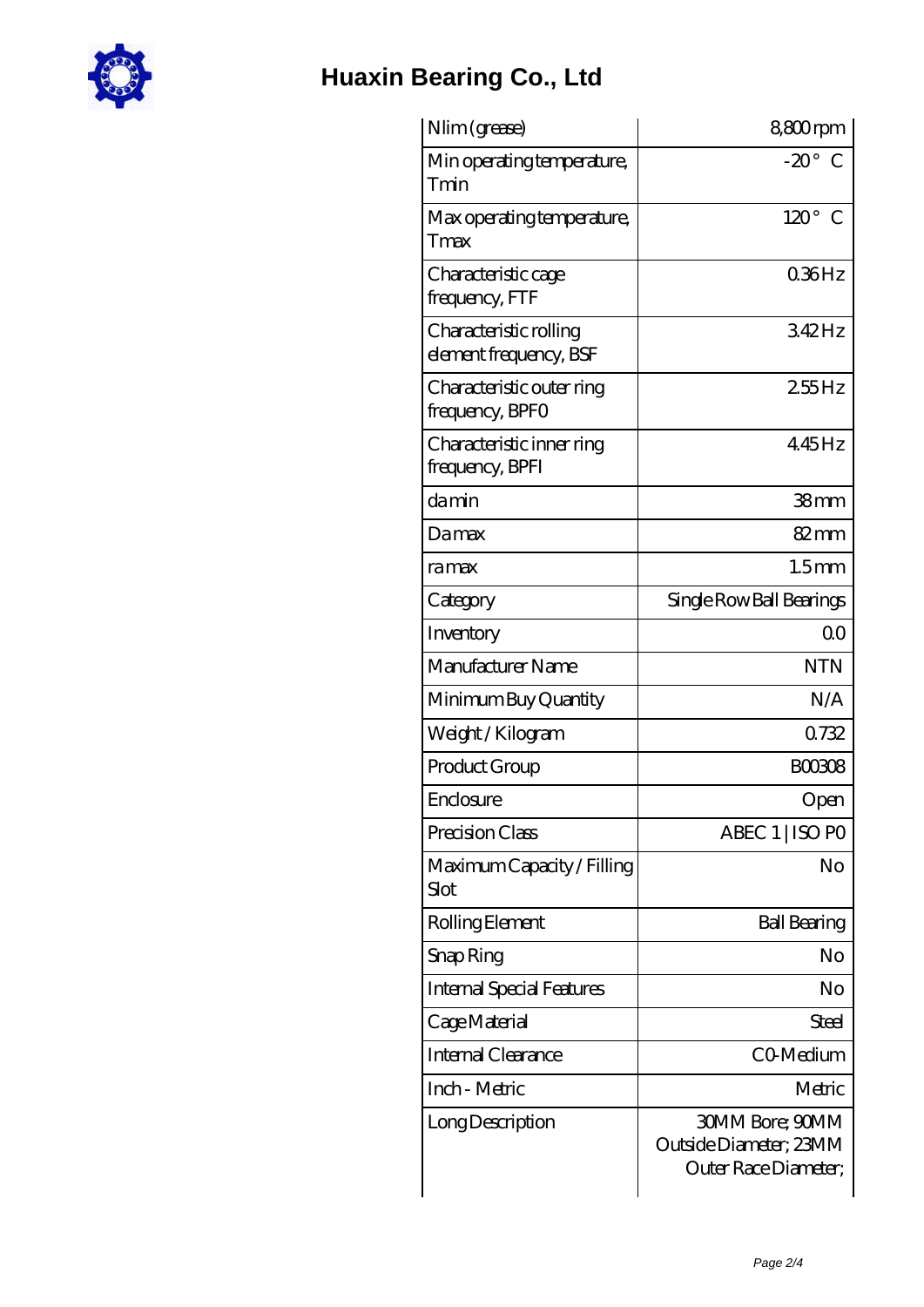

## **[Huaxin Bearing Co., Ltd](https://m.hurtwoodmedia.com)**

|                                 | Open; Ball Bearing; ABEC 1<br>ISO PO, No Filling Slot; No |
|---------------------------------|-----------------------------------------------------------|
|                                 | Snap Ring, No Internal                                    |
|                                 | Special Features                                          |
| Category                        | Single Row Ball Bearing                                   |
| <b>UNSPSC</b>                   | 31171504                                                  |
| Harmonized Tariff Code          | 8482105068                                                |
| Noun                            | Bearing                                                   |
| Keyword String                  | Ball                                                      |
| Manufacturer URL                | http://www.ntnamerica.co<br>m                             |
| Manufacturer Item Number        | 6406                                                      |
| Weight/LBS                      | 1.616                                                     |
| Bore                            | 1.181 Inch   30 Millimeter                                |
| Outer Race Width                | Q906Inch   23 Millimeter                                  |
| Outside Diameter                | 3543Inch   90Millimeter                                   |
| bore diameter:                  | 30 <sub>mm</sub>                                          |
| finish/coating                  | Uncoated                                                  |
| outside diameter:               | 90 <sub>mm</sub>                                          |
| bearing material:               | High Carbon Chrome Steel                                  |
| overall width:                  | $23$ mm                                                   |
| cage material:                  | <b>Steel</b>                                              |
| bore type:                      | Round                                                     |
| inner ring width:               | $23$ mm                                                   |
| closure type:                   | Open                                                      |
| outer ring width:               | $23$ mm                                                   |
| rowtype & fill slot:            | Single Row Non-Fill Slot                                  |
| maximum rpm (grease):           | 8800rpm                                                   |
| snap ring included:             | Without Snap Ring                                         |
| maximum rpm (oil):              | $1000$ rpm                                                |
| internal clearance:             | <b>CN</b>                                                 |
| fillet radius                   | 1.5 <sub>mm</sub>                                         |
| operating temperature<br>range: | $-40$ to $120^{\circ}$ C                                  |